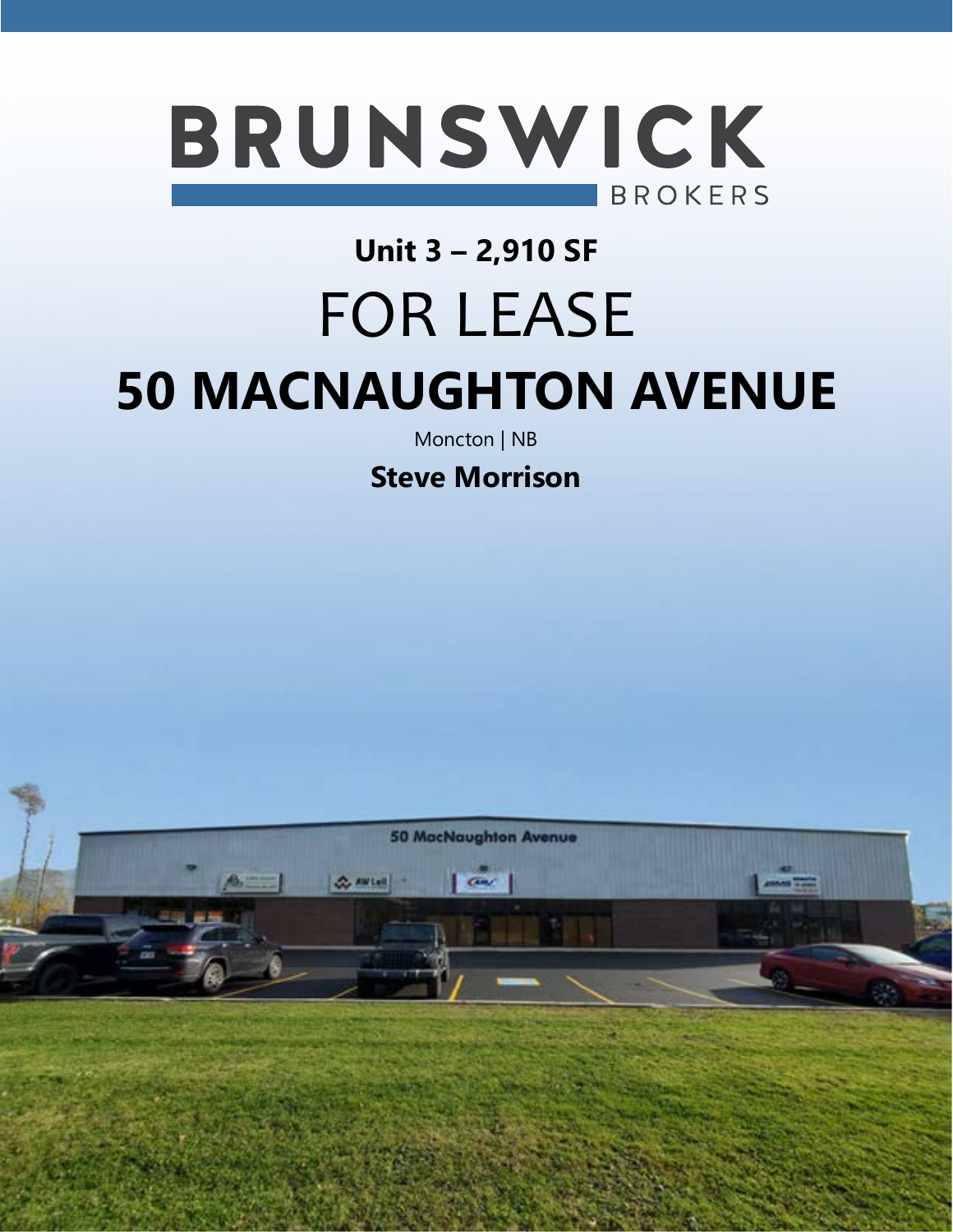### 50 MacNaughton Ave | Moncton, NB Steve Morrison



## Property Highlights

NET RENT \$6.50 psf

Built in 2007, this opportunity includes Unit 3 – 2,910 sf of warehouse and office space in Caledonia Industrial Park. Backing onto the Trans Canada Highway, this property offers quick and easy access, and excellent visibility. In addition, Moncton Airport's cargo terminal is just 8 kilometres away.

The unit features dock level loading, ample yard space to the rear and warehouse ceiling heights between 19' and 21'. This unit also boasts efficient layouts, having office / service retail space to the front and warehouse / storage area to the rear.





633 Main Street, Suite 420 E1C 9X9

**Steve Morrison** (506) 381-5885 Moncton, NB smorrison@bbrokers.ca www.bbrokers.ca

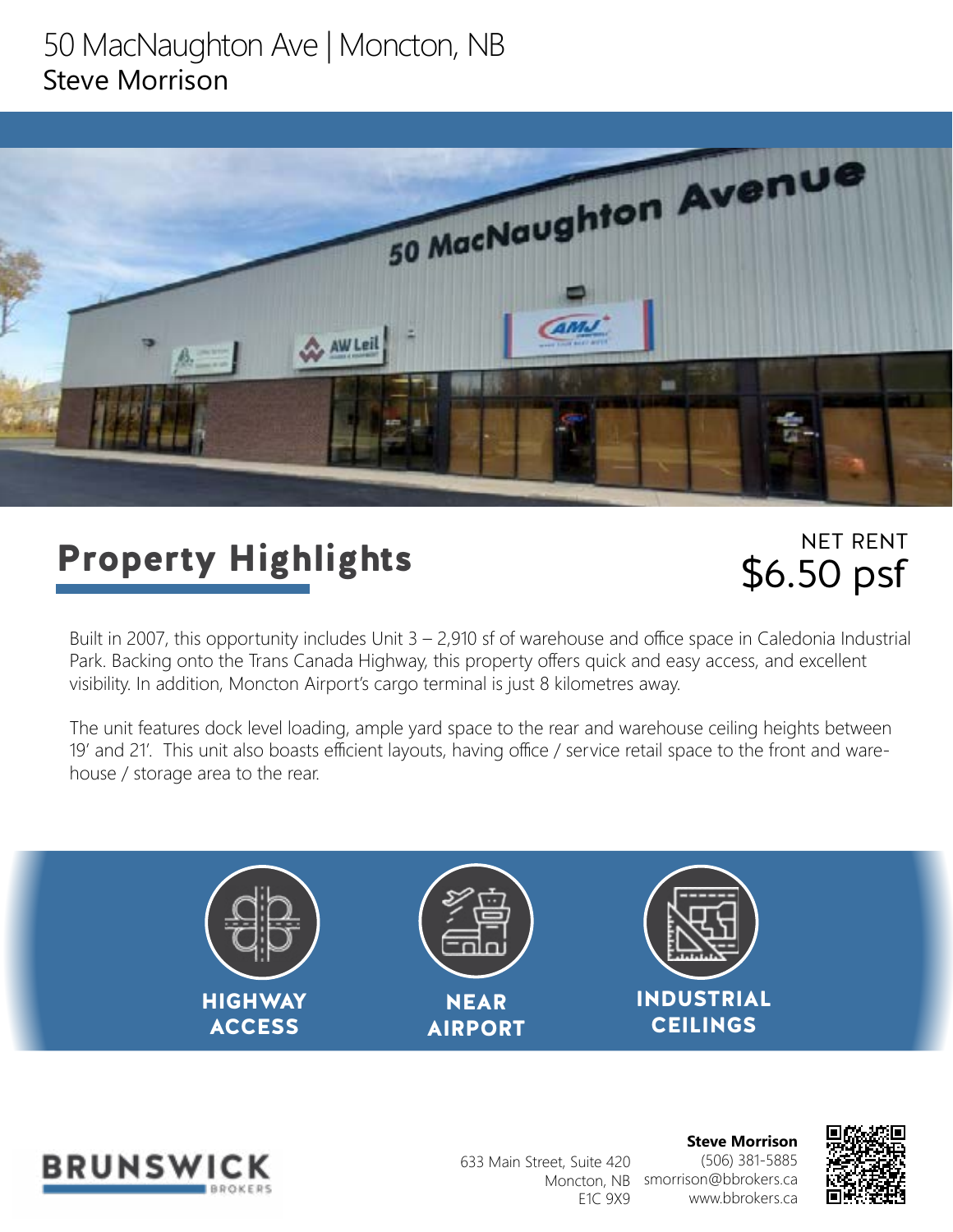### 50 MacNaughton Ave | Moncton, NB Steve Morrison



## Property Details

### AVAILABLE February 1, 2022

| <b>LISTING ID</b>      | 15042                                 |
|------------------------|---------------------------------------|
| <b>PROPERTY TYPE</b>   | Industrial / Office                   |
| <b>YEAR BUILT</b>      | 2007                                  |
| <b>UNIT SIZE</b>       | 2,910 sf                              |
| <b>LOADING</b>         | Dock Level Loading                    |
| <b>CLEAR HEIGHT</b>    | 19' to 21'                            |
| <b>PARKING</b>         | Ample on-site surface parking (paved) |
| <b>FIRE PROTECTION</b> | Fully sprinklered                     |
| <b>BASE RENT</b>       | $$6.50$ psf                           |
| <b>ADDITIONAL RENT</b> | $$6.00$ psf                           |



**Steve Morrison** (506) 381-5885 Moncton, NB smorrison@bbrokers.ca www.bbrokers.ca 633 Main Street, Suite 420 E1C 9X9

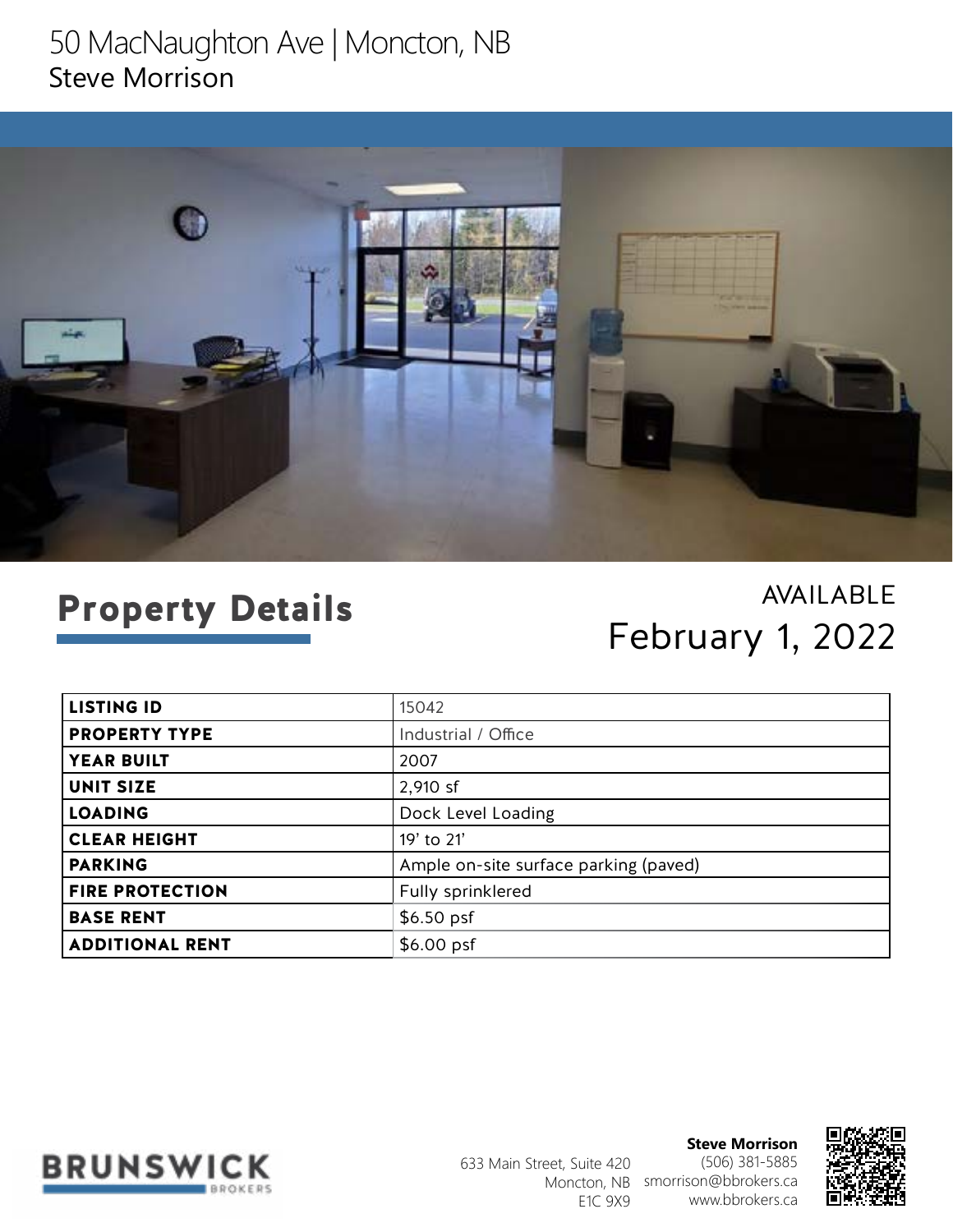### Floor Plan 50 MacNaughton Ave | Moncton, NB Steve Morrison

**Unit 3 2,910 sf**





**Steve Morrison** (506) 381-5885 Moncton, NB smorrison@bbrokers.ca www.bbrokers.ca 633 Main Street, Suite 420 E1C 9X9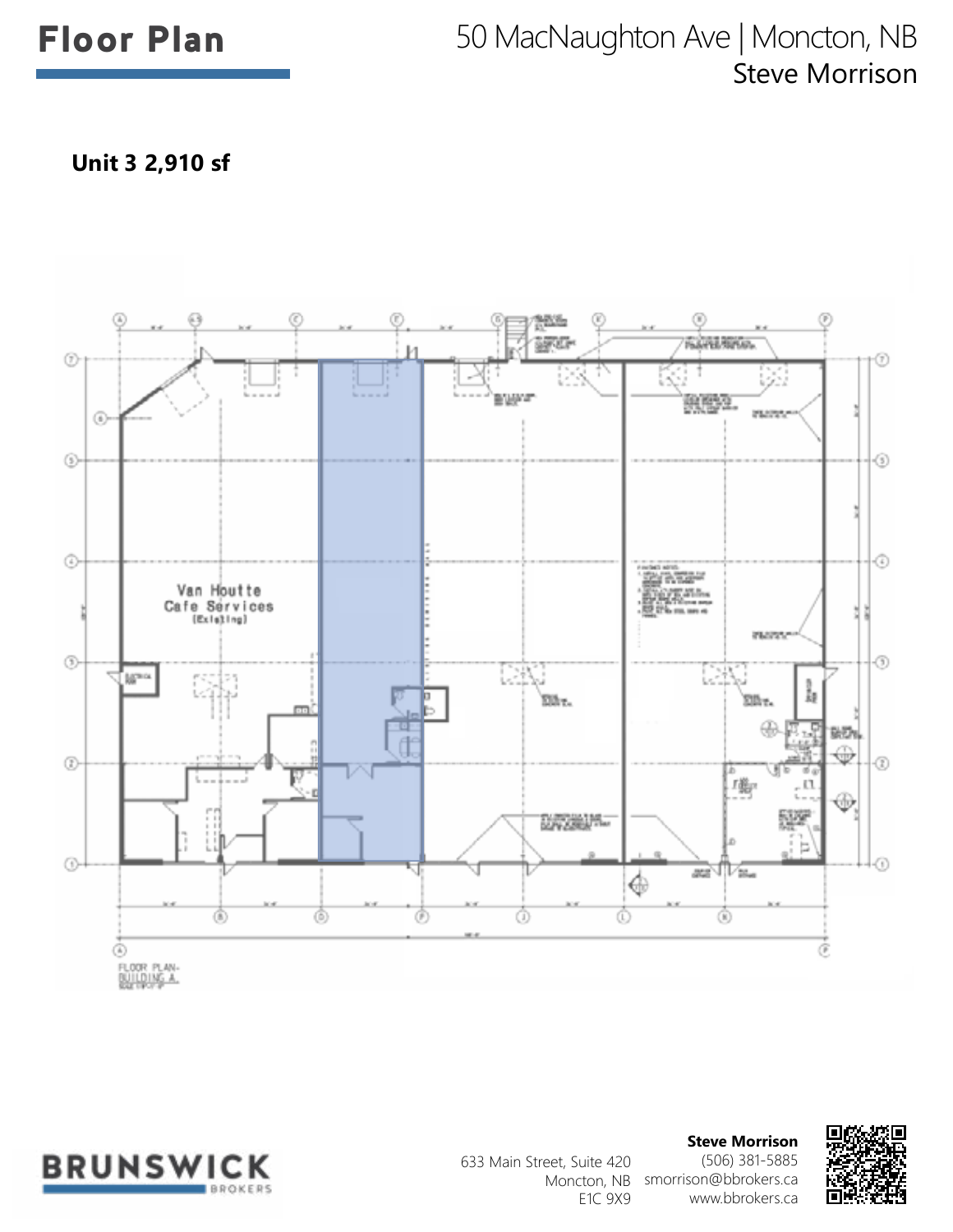### **Property Photos** 50 MacNaughton Ave | Moncton, NB Steve Morrison





633 Main Street, Suite 420 E1C 9X9

**Steve Morrison** (506) 381-5885 Moncton, NB smorrison@bbrokers.ca www.bbrokers.ca